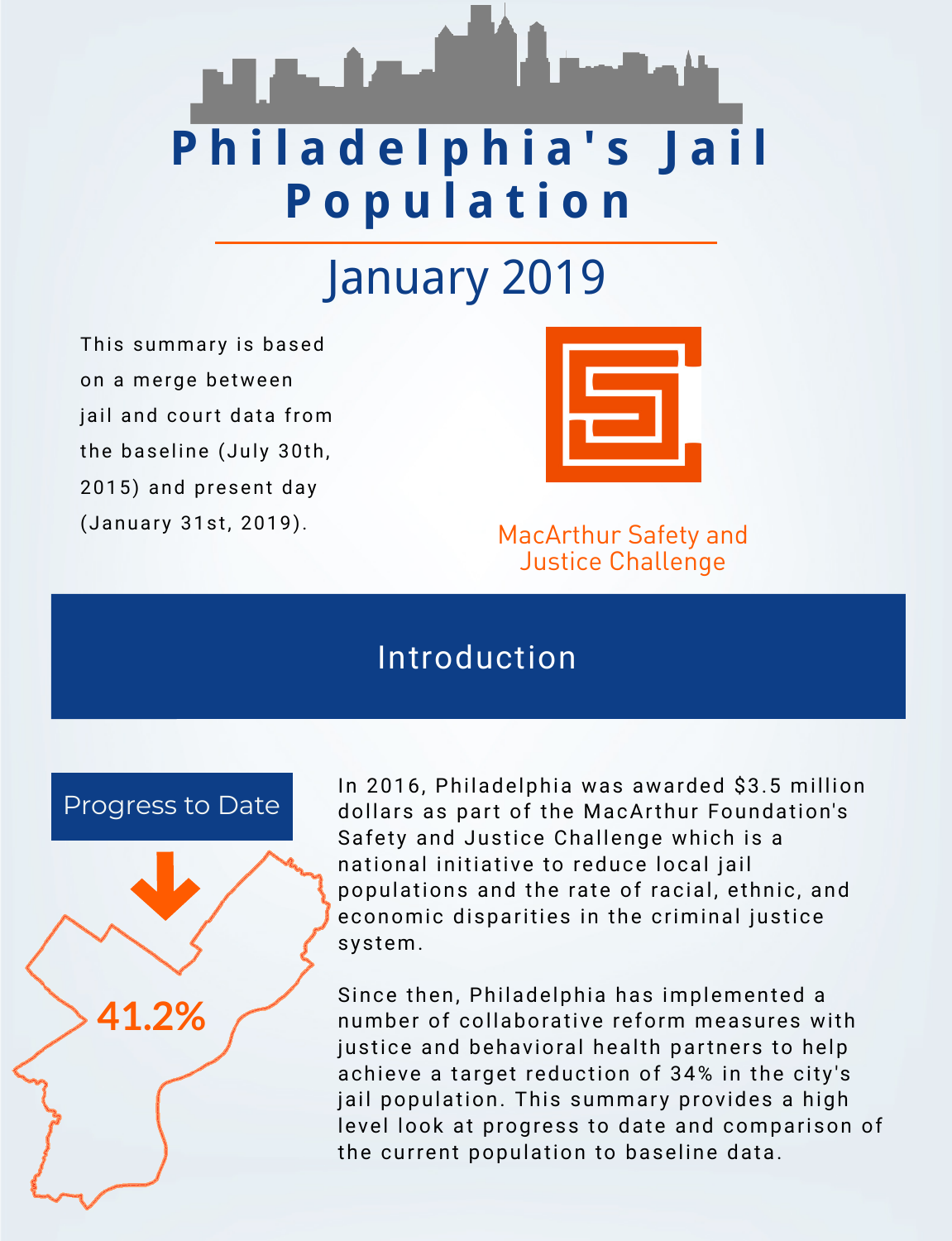# Total Population



### 

### $\sqrt{2}$

Population Decline

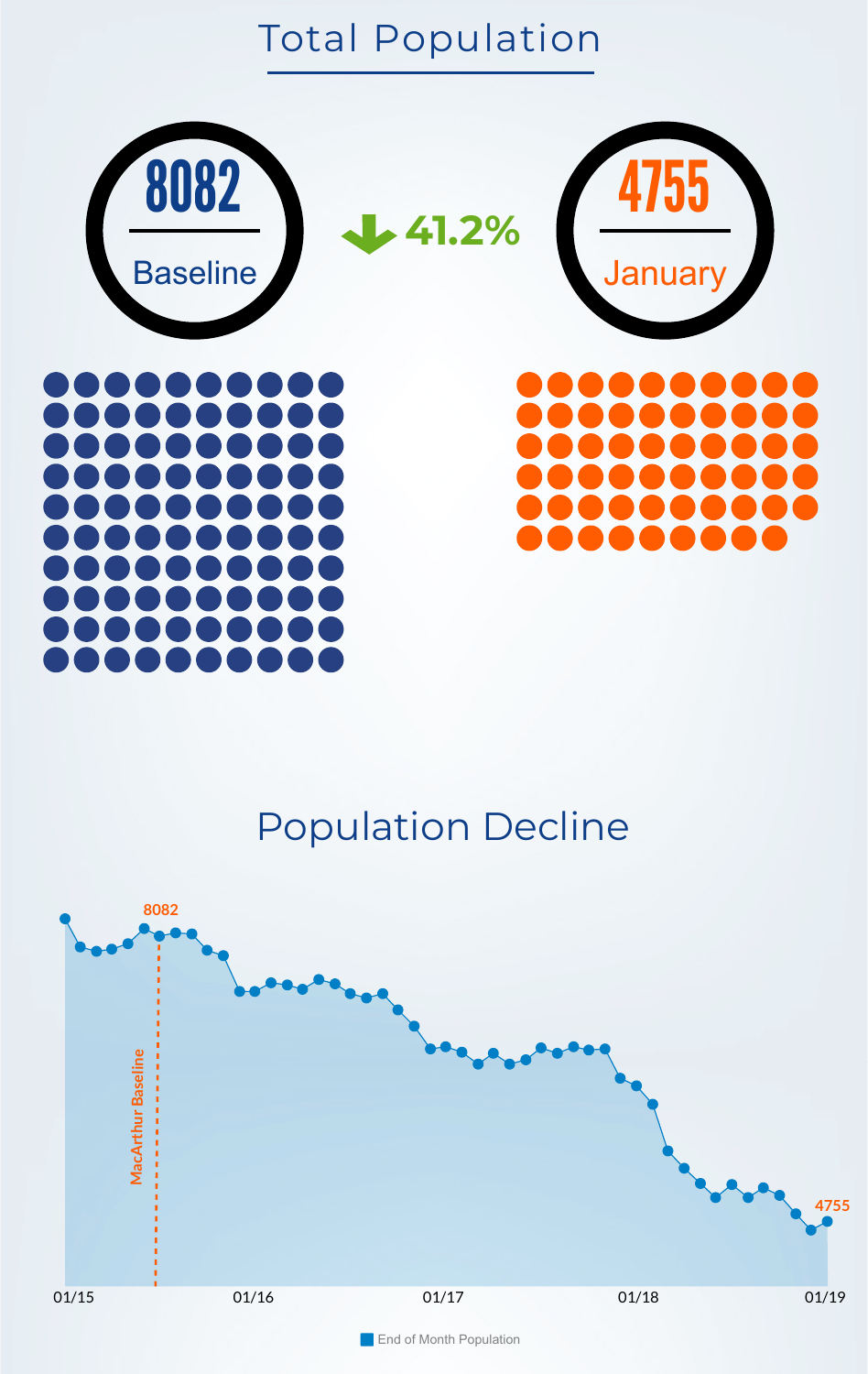

# Seriously Mentally Ill (SMI) Population

1089 INDIVIDUALS

# Race / Ethnicity



#### The SMI population includes people who are designated seriously mentally ill by the jail.

760 INDIVIDUALS **Baseline January 13.5% of the total population 16.0% of the total population**







In 2015, people of color made up 88.2% of the jail population. This remains consistent with the current month's population of 89.1%.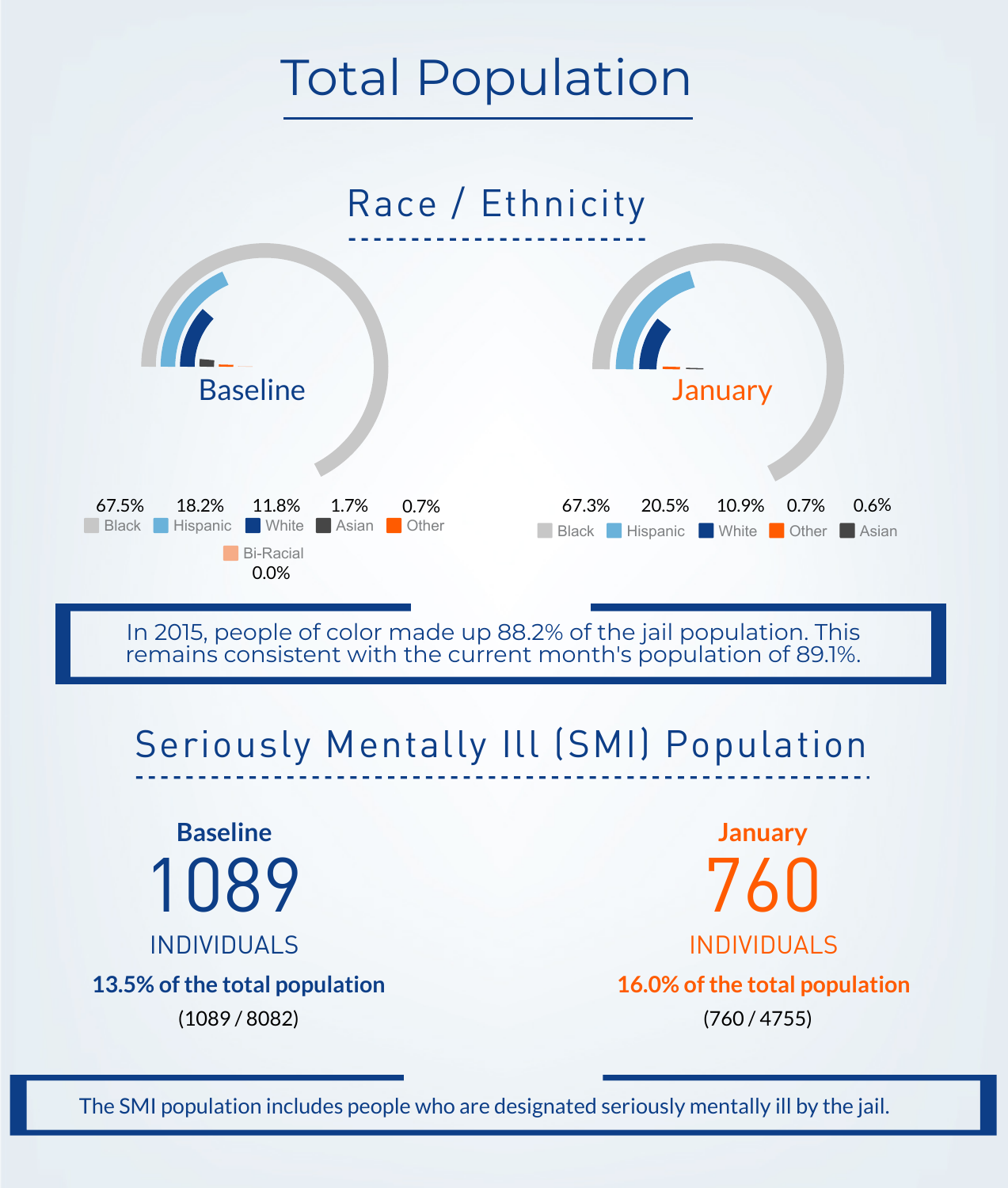Individuals in this category are confined pending an open case, with active or revoked

bail.

This includes those being held on murder charges. Generally, in this group bail is denied.

These folks are not sentenced, have no open cases, and have detainers from Philadelphia and/or

### another jurisdiction.

**Pretrial No**

**Detainers**

**(Murder)**

This section of the population has been

#### sentenced and has no detainers.

These people are sentenced and have

a detainer from

Philadelphia and/or

another jurisdiction.

Included here are those that could not

be captured in other categories.

# Confinement Groups



**Detainers**

### **Pretrial No Detainers (Non-Murder)**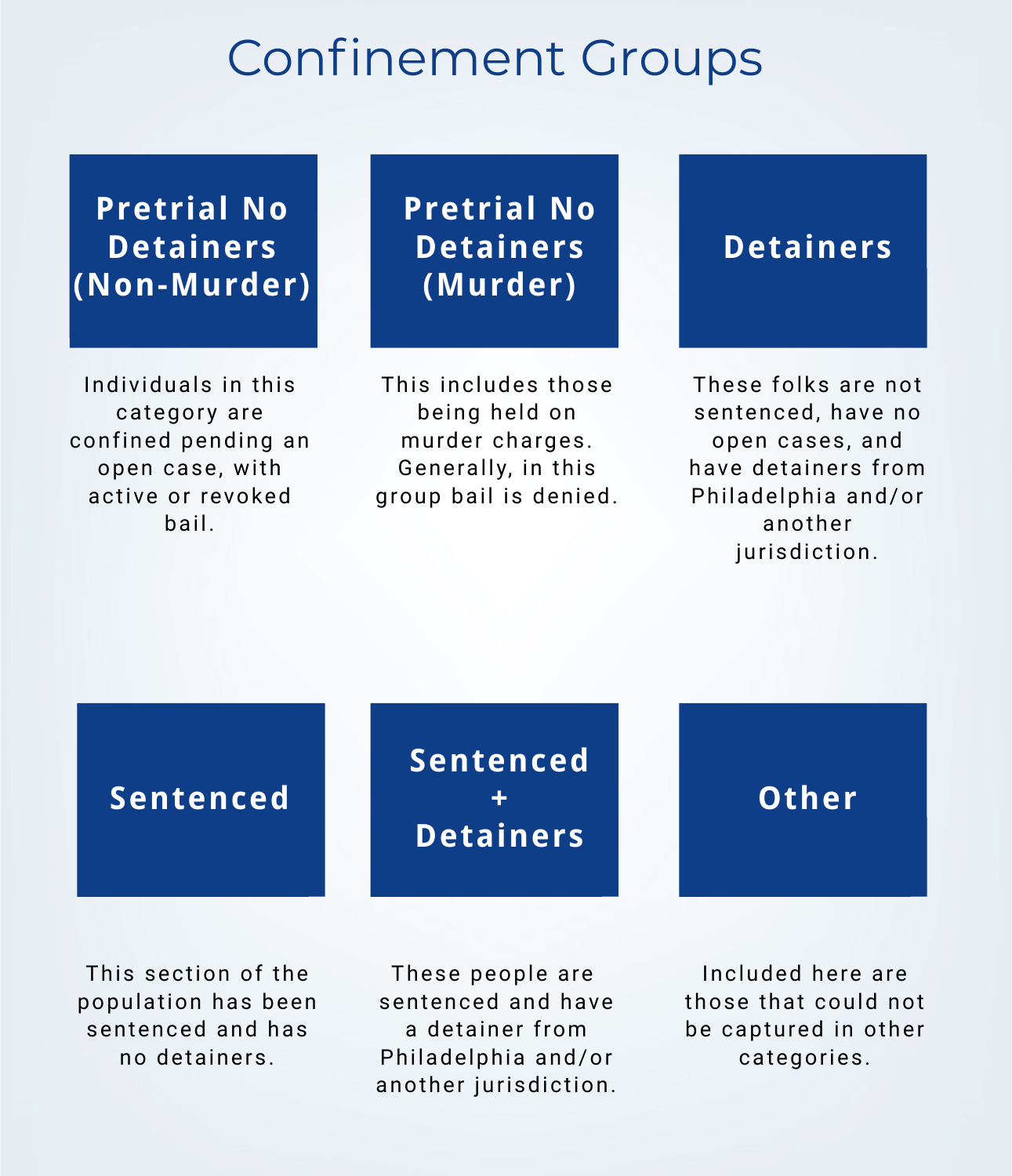# Population Breakdown

**13.0% of the total population 7.3% of the total population**  $(1053 / 8082)$  (348/4755)





### **OF THE TOTAL POPULATION:**

## Pretrial No Detainers

### These folks would need to post 10% of their monetary bail to be released from jail.

INDIVIDUALS INDIVIDUALS **Baseline January** 1053 348 HAD A MONETARY BAIL OF \$50,000 OR LESS

HAD A MONETARY BAIL OF \$50,000 OR LESS